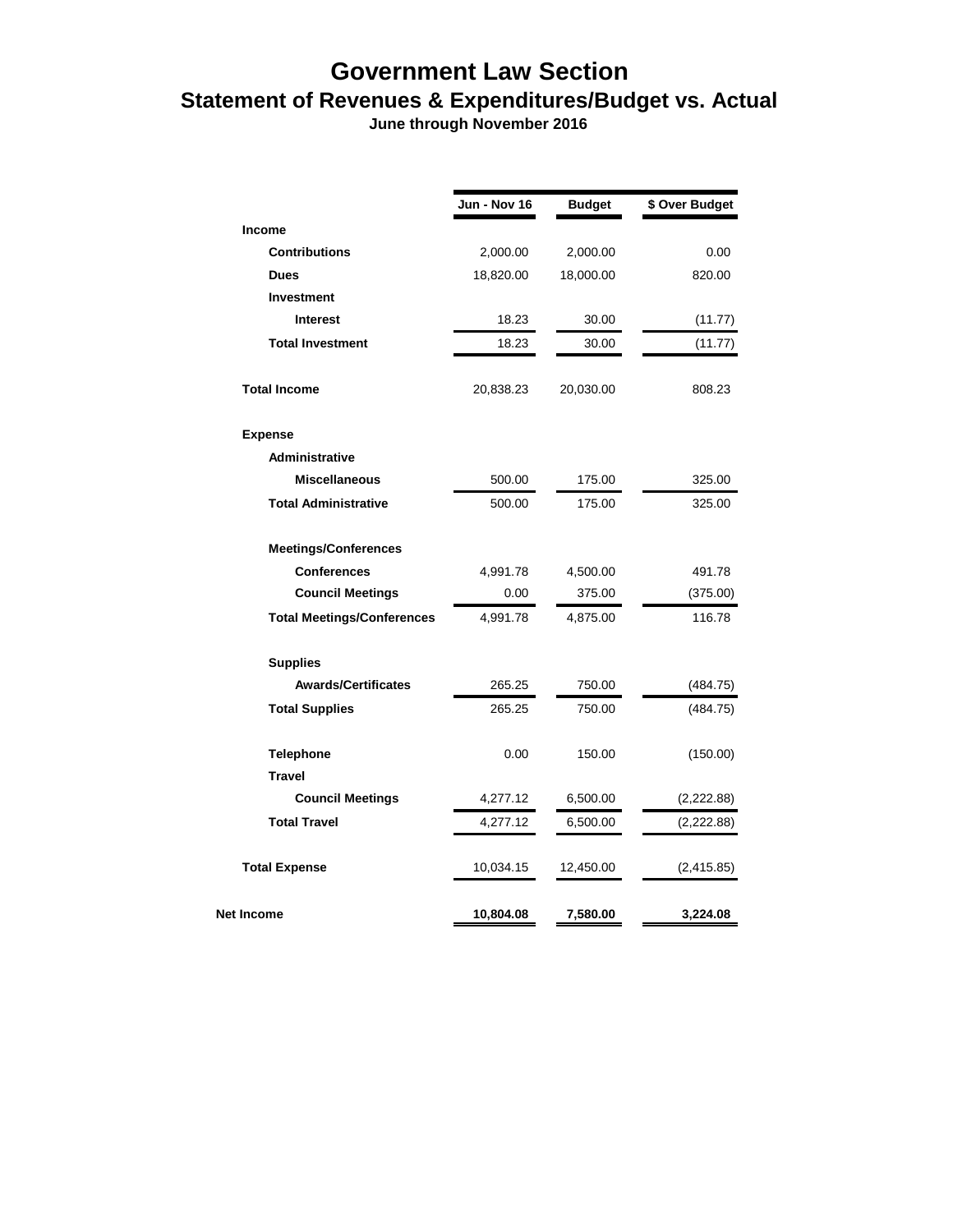## **Government Law Section Rev & Exp Prev Year Comparison**

 **June through November 2016**

|                                   | Jun - Nov 16 | Jun - Nov 15 | \$ Change  | % Change    |
|-----------------------------------|--------------|--------------|------------|-------------|
| <b>Income</b>                     |              |              |            |             |
| <b>Contributions</b>              | 2,000.00     | 2,000.00     | 0.00       | 0.0%        |
| <b>Dues</b>                       | 18,820.00    | 17,880.00    | 940.00     | 5.26%       |
| <b>Investment</b>                 |              |              |            |             |
| <b>Interest</b>                   | 18.23        | 15.67        | 2.56       | 16.34%      |
| <b>Total Investment</b>           | 18.23        | 15.67        | 2.56       | 16.34%      |
| <b>Total Income</b>               | 20,838.23    | 19,895.67    | 942.56     | 4.74%       |
| <b>Expense</b>                    |              |              |            |             |
| Administrative                    |              |              |            |             |
| <b>Miscellaneous</b>              | 500.00       | 87.50        | 412.50     | 471.43%     |
| <b>Total Administrative</b>       | 500.00       | 87.50        | 412.50     | 471.43%     |
| <b>Meetings/Conferences</b>       |              |              |            |             |
| <b>Conferences</b>                | 4,991.78     | 3,002.31     | 1,989.47   | 66.27%      |
| <b>Council Meetings</b>           | 0.00         | 115.33       | (115.33)   | $(100.0\%)$ |
| <b>Total Meetings/Conferences</b> | 4,991.78     | 3,117.64     | 1,874.14   | 60.11%      |
| <b>Supplies</b>                   |              |              |            |             |
| <b>Awards/Certificates</b>        | 265.25       | 421.50       | (156.25)   | (37.07%)    |
| <b>Total Supplies</b>             | 265.25       | 421.50       | (156.25)   | (37.07%)    |
| <b>Telephone</b>                  | 0.00         | 16.07        | (16.07)    | $(100.0\%)$ |
| <b>Travel</b>                     |              |              |            |             |
| <b>Council Meetings</b>           | 4,277.12     | 3,812.20     | 464.92     | 12.2%       |
| <b>Total Travel</b>               | 4,277.12     | 3,812.20     | 464.92     | 12.2%       |
| <b>Total Expense</b>              | 10,034.15    | 7,454.91     | 2,579.24   | 34.6%       |
| Net Income                        | 10,804.08    | 12,440.76    | (1,636.68) | (13.16%)    |